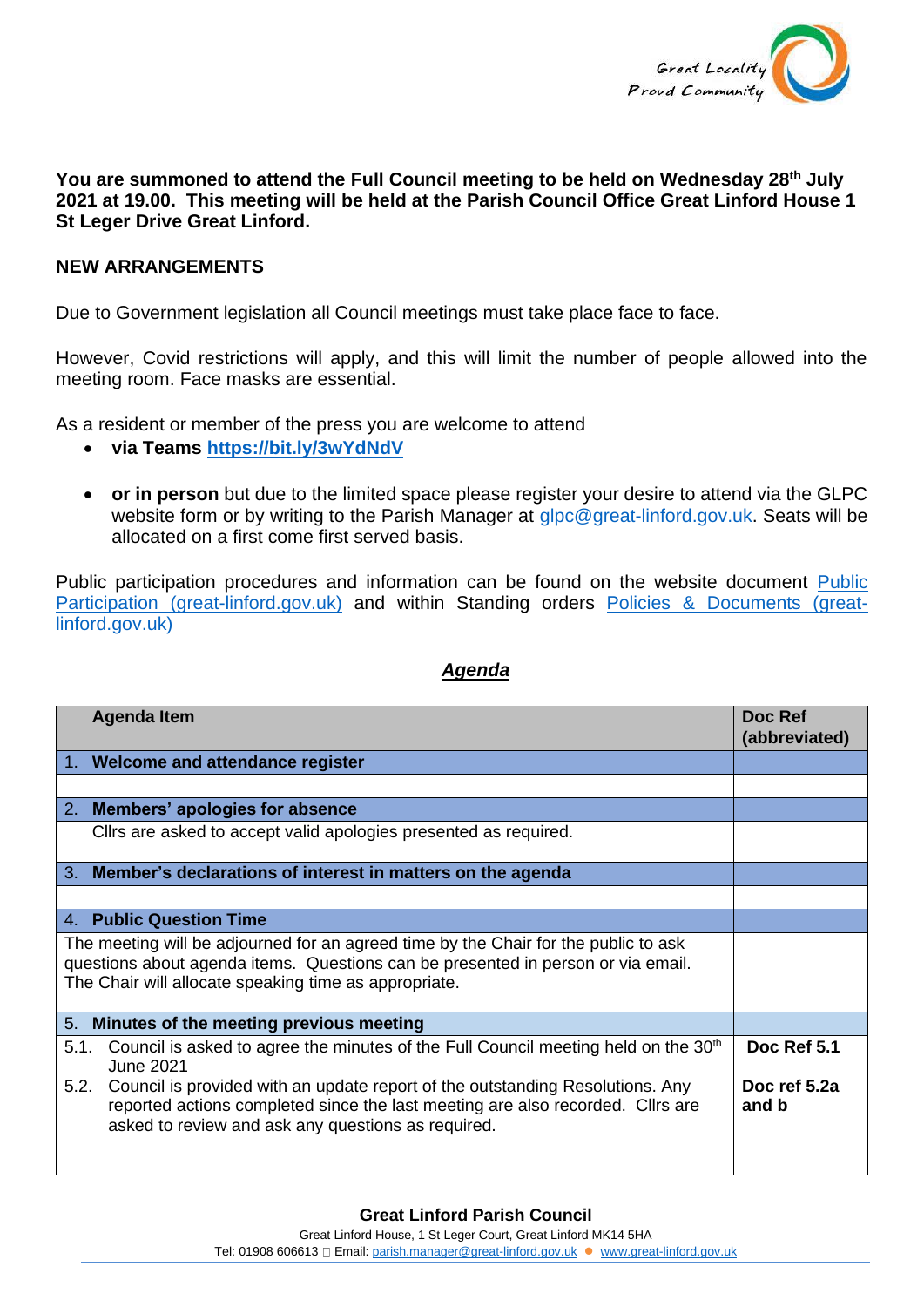

| 6. To note and accept the draft minutes of the recent Committee / Sub<br>Committee meetings and to consider any recommendation therein not<br>otherwise specified on the agenda                                                                                                                                                                       |             |
|-------------------------------------------------------------------------------------------------------------------------------------------------------------------------------------------------------------------------------------------------------------------------------------------------------------------------------------------------------|-------------|
| Cllrs are asked to review the minutes as presented and agree the recommendation/s<br>proposed. Recommendations to this council meeting are highlighted.                                                                                                                                                                                               |             |
| <b>Finance Governance and Assets Committee</b> $-12th$ July 2021 there is one<br>6.1.<br>recommendation to be noted and agreed by council.<br>Council is asked to confirm acceptance of the recommendation to increase the<br>money to a total of £5k for grants in October if demand requires it.                                                    | Doc Ref 6.1 |
| 6.2. Planning Subcommittee $6th$ July 2021 – Cllrs are asked to note the minutes there<br>are no recommendations to Council.                                                                                                                                                                                                                          | Doc Ref 6.2 |
| <b>Planning</b> Subcommittee $20th$ July 2021 – Cllrs are asked to note the draft<br>6.3.<br>minutes there are no recommendations to Council.                                                                                                                                                                                                         | Doc Ref 6.3 |
| 7. Future Council meetings.                                                                                                                                                                                                                                                                                                                           |             |
| With the lifting of covid restrictions and the legal requirement for decisions to be only<br>made by a physical presence Council are asked to consider the options for future<br>meetings while balancing the duty of care to all involved in council business at this<br>time.                                                                       | Doc ref 7   |
| Council is asked to confirm how meetings should operate. Options are detailed in the<br>supporting paper.                                                                                                                                                                                                                                             |             |
| If Council wish to consider making more space in the meeting room small desks with<br>need to be purchased costing approx. £500 (unbudgeted item).                                                                                                                                                                                                    |             |
| 8. Project Workbook overview                                                                                                                                                                                                                                                                                                                          |             |
| Council is asked to review the workbook and consider the position of all the projects<br>are there any concerns on the progress of projects that Council feel Committees should<br>consider.                                                                                                                                                          | Doc ref 8   |
| 9. Monthly Financial report                                                                                                                                                                                                                                                                                                                           |             |
| Cllrs are asked to review the finance report and the payment scheduled. These<br>9.1.<br>have been checked by Cllr Widdowson and are recommended for acceptance.                                                                                                                                                                                      | Doc Ref 9.1 |
| Budget process - Cllr Widdowson would like to highlight the proposed timetable<br>9.2.<br>for the budget process. As this is the first year of Committees it would assist the<br>FGA if any budgets are made available to the RFO by 20 <sup>th</sup> October 2021.                                                                                   | Doc Ref 9.2 |
| 10. Community Infrastructure Fund grant - CIF                                                                                                                                                                                                                                                                                                         |             |
| One proposal has been put forward for application to the CIF.                                                                                                                                                                                                                                                                                         |             |
| It is recommended that GLPC should complete the CIF grant to request a 50:50 grant<br>for monies to install internet connectivity into the Marsh Drive Community Facility. The<br>grant maximum is £20k so GLPC contribution is £10k. This would be a project in<br>2022/23. The details for the CIF application have to be sent to MKC by mid-August |             |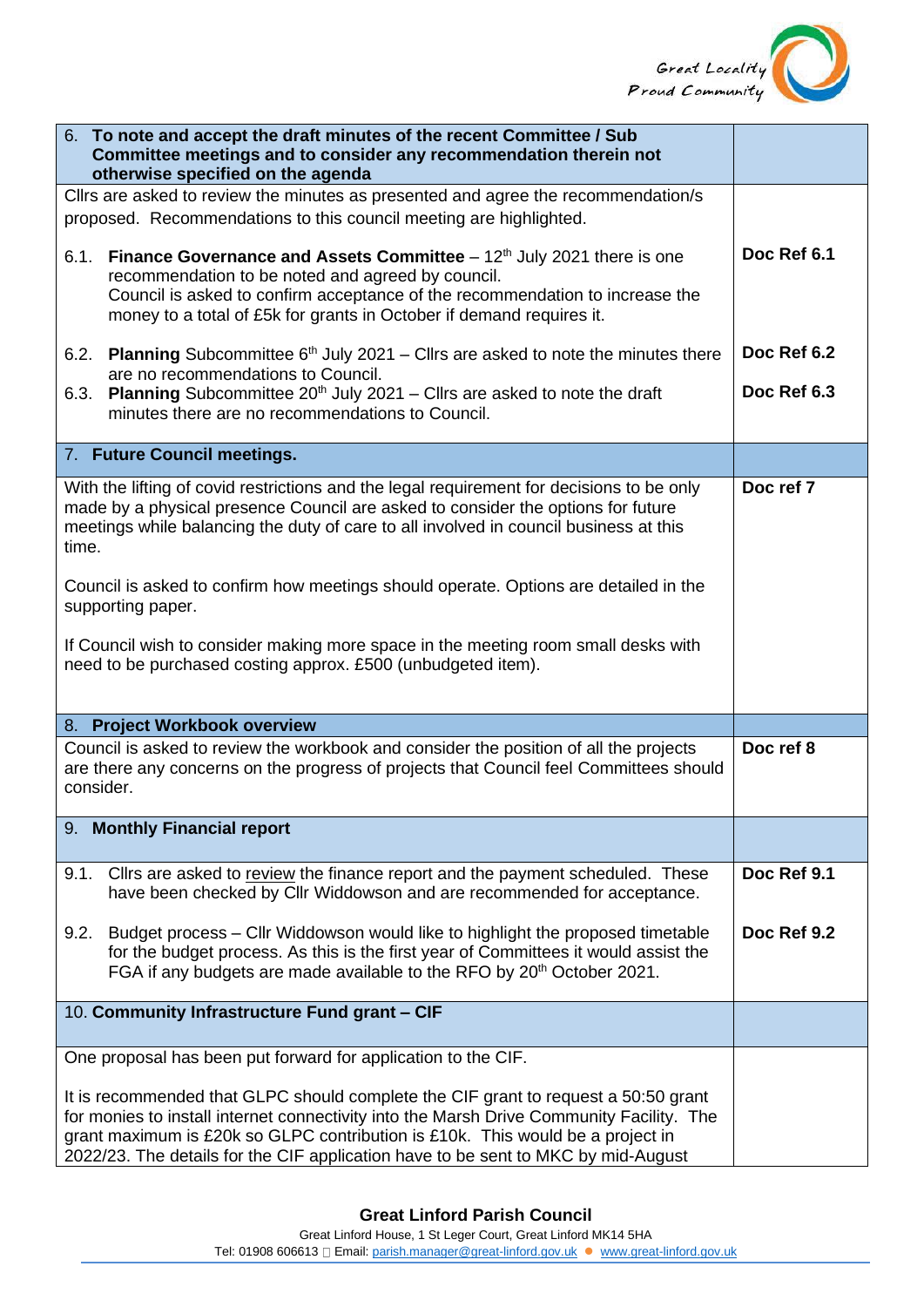

| Council is asked to give delegated responsibility to the PM to generate the appropriate<br>documentation and apply for the grant once discussions have been had with a variety<br>of suppliers. Updates would be given to the Chair and Vice Chair. This will allow the<br>deadline to be met.                                                                                                                                |                     |
|-------------------------------------------------------------------------------------------------------------------------------------------------------------------------------------------------------------------------------------------------------------------------------------------------------------------------------------------------------------------------------------------------------------------------------|---------------------|
| 11. Updates                                                                                                                                                                                                                                                                                                                                                                                                                   |                     |
| 11.1. Rocla Art highlight update report - Council is asked to note and approve;                                                                                                                                                                                                                                                                                                                                               | Doc ref 11.1        |
| 11.1.1.<br>the update report and the actions therein.<br>the proposal for Phase 3 as outlined and agree that GLPC should enter into a<br>11.1.2.<br>Financial Agreement with MKC for the funds.<br>11.1.3.<br>the application for the S106 monies available for Phase 4 when it becomes<br>available. A PID with the Project Boards ideas, thoughts and costs will be<br>presented to Council before the application is made. |                     |
| 11.2. Resident Complaint – for information only. A complaint has been made<br>connected to the Rocla Art project. The PM has investigated the complaint taking<br>information from several stakeholders. As per the complaints policy a reply has<br>been sent to the complainant.                                                                                                                                            |                     |
| The outcomes of the investigation will be reviewed by the Board, Lead Cllr and<br>Project Support Officer. Agreed changes will then be reported back to council for<br>use in the project management documentation. This will establish working<br>practices for all current and future projects.                                                                                                                             |                     |
| 11.3. Community Services Committee Summer Activities - update and current<br>progress is provided within the report.                                                                                                                                                                                                                                                                                                          | <b>Doc Ref 11.3</b> |
| The turnaround from inception at the CSC meeting to grant application and<br>partner involvement has been exceptionally quick and demanding due to the<br>Government and MKC short deadlines. Delivering this programme will meet<br>some of the aims of holiday food poverty an idea that GLPC discussed in 2019.                                                                                                            |                     |
| Council is asked to approve the report and the progress that has been made on<br>the delivery of this project.                                                                                                                                                                                                                                                                                                                |                     |
| 11.4. Neath Hill Mound and Artwork - an update report is provided documenting the<br>progress made on the Mound works and also the Art selection.                                                                                                                                                                                                                                                                             | Doc ref 11.4        |
| Following the creation of the working group a selection process was held.<br>Council are asked to agree the recommendation to appoint a local artist<br>(Whytehaartforge).                                                                                                                                                                                                                                                    |                     |
| Workshops will then be held by the artist during August to formalise the design<br>and engage with residents.                                                                                                                                                                                                                                                                                                                 |                     |
| 11.5. Marsh Drive redevelopment - for information an update report is provided. There<br>are no decisions to be made by Council.                                                                                                                                                                                                                                                                                              | Doc ref 11.5        |
| 11.6. Good Cllr Guide - Cllr Lawar has requested that the Good Guide published by<br>NALC is made available to all Cllrs as a reminder of the responsibilities of the<br>role. Over the summer months Cllr Lawar asks all Cllrs to consider the following:                                                                                                                                                                    | Doc ref 11.6        |